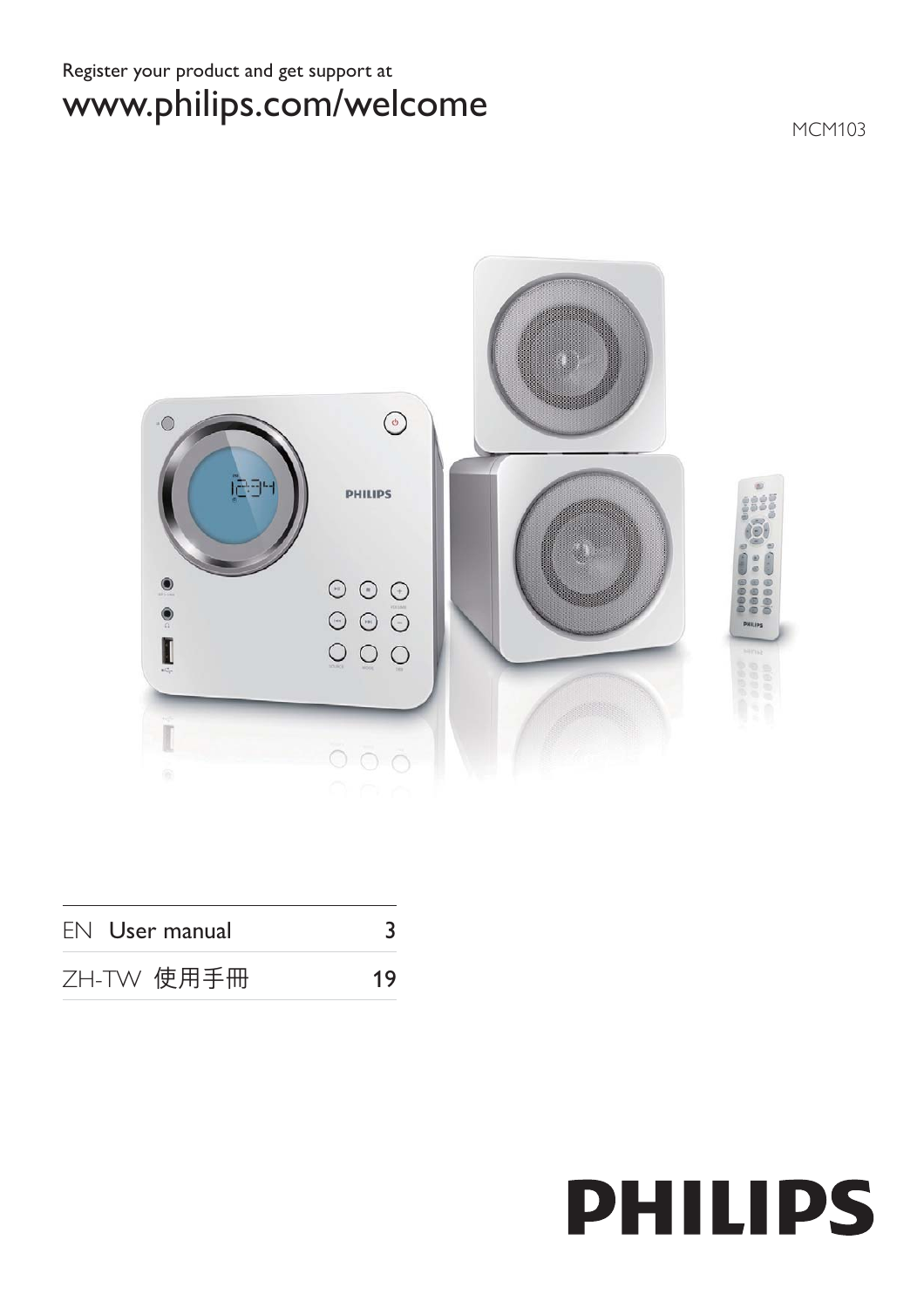# **Contents**

| 1              | Important                      | $\overline{4}$ |
|----------------|--------------------------------|----------------|
|                | Safety                         | $\overline{4}$ |
|                | Notice                         | 5              |
| $\overline{2}$ | Your Micro Hi-Fi System        | 6              |
|                | Introduction                   | 6              |
|                | What's in the box              | 6              |
|                | Overview of the main unit      | $\overline{7}$ |
|                | Overview of the remote control | 8              |
| 3              | Connect                        | 9              |
|                | Connect speakers               | 9              |
|                | Connect power                  | 10             |
| 4              | <b>Get started</b>             | 10             |
|                | Prepare the remote control     | 10             |
|                | Auto install radio stations    | 11             |
|                | Set clock                      | 11             |
|                | Turn on                        | 11             |
| 5              | Play                           | 12             |
|                | Play discs                     | 12             |
|                | Play from USB                  | 12             |
| 6              | <b>Play options</b>            | 12             |
|                | Skip to a track                | 12             |
|                | Pause/resume play              | 12             |
|                | Search within a track          | 12             |
|                | Display play information       | 12             |
|                | Repeat play                    | 13             |
|                | Random play                    | 13             |
|                | Program tracks                 | 13             |
|                | Adjust volume level and sound  |                |
|                | effect                         | 14             |
|                | Adjust volume level            | 14             |
|                | Select a preset sound effect   | 14             |
|                | Enhance bass                   | 14             |
|                | Mute sound                     | 14             |

| 8 | Listen to radio                      | 14<br>14 |
|---|--------------------------------------|----------|
|   | Tune to a radio station              |          |
|   | Program radio stations automatically | 14       |
|   | Program radio stations manually      | 15       |
|   | Select a preset radio station        | 15       |
| 9 | Other features                       | 15       |
|   | Set the alarm timer                  | 15       |
|   | Set the sleep timer                  | 16       |
|   | Listen to an external device         | 16       |
|   | <b>10 Product information</b>        | 16       |
|   | Specifications                       | 16       |
|   | USB playability information          | 17       |
|   | Supported MP3 disc formats           | 17       |
|   |                                      |          |
|   | 11 Troubleshooting                   | 18       |
|   | No sound or poor sound               | 18       |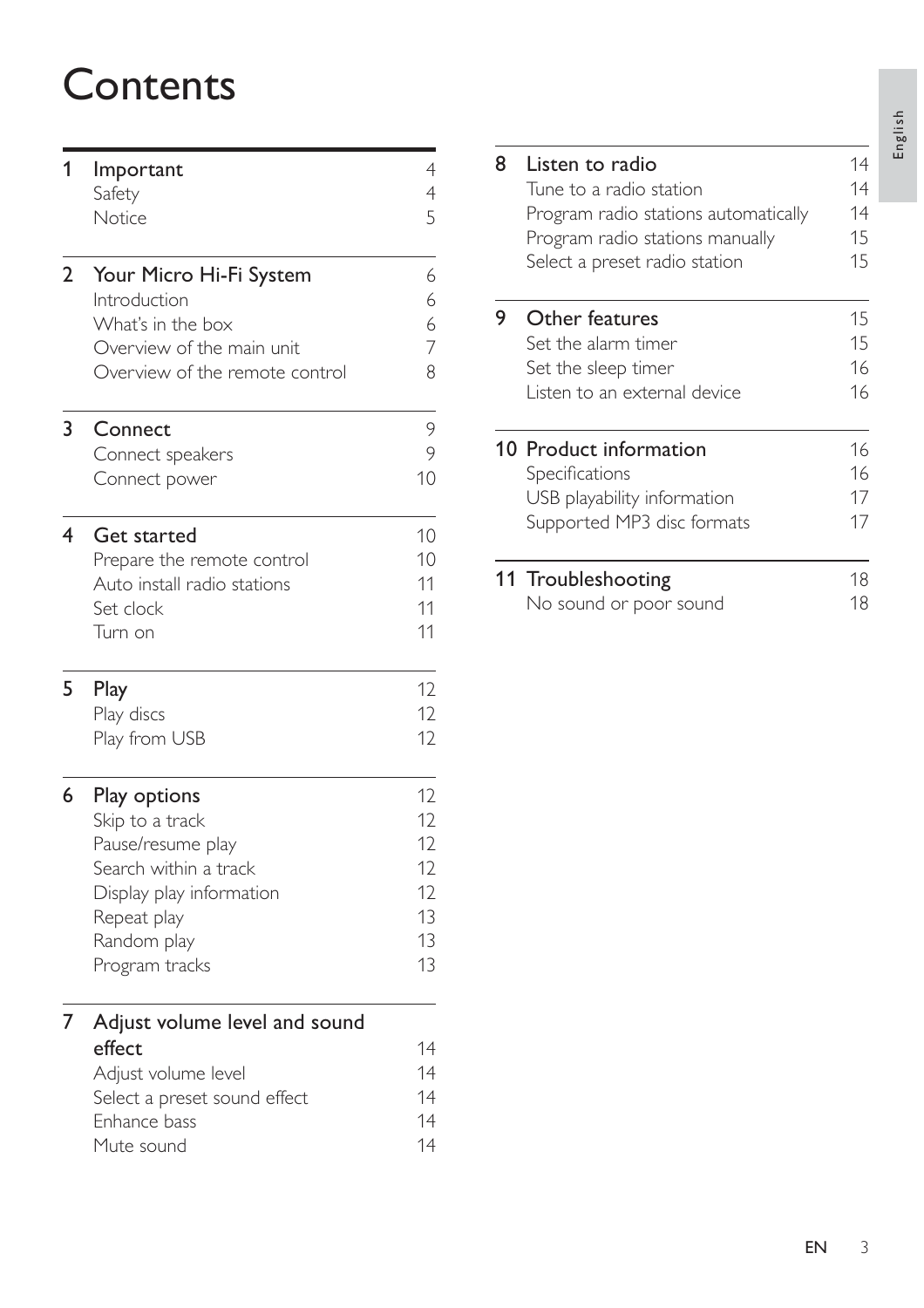# 1 Important

# Safety

- $(1)$  Read these instructions.
- $(2)$  Keep these instructions.
- $(3)$  Heed all warnings.
- $(4)$  Follow all instructions.
- $(5)$  Do not use this apparatus near water.
- $(6)$  Clean only with dry cloth.
- $(7)$  Do not block any ventilation openings. Install in accordance with the manufacturer's instructions.
- $(8)$  Do not install near any heat sources such as radiators, heat registers, stoves, or other apparatus (including amplifiers) that produce heat.
- $(9)$  Protect the power cord from being walked on or pinched, particularly at plugs, convenience receptacles, and the point where they exit from the apparatus.
- $(10)$  Only use attachments/accessories specified by the manufacturer.
- $(11)$  Use only with the cart, stand, tripod, bracket, or table specified by the manufacturer or sold with the apparatus. When



a cart is used, use caution when moving the cart/apparatus combination to avoid injury from tip-over.

- $(12)$  Unplug this apparatus during lightning storms or when unused for long periods of time.
- $(13)$  Refer all servicing to qualified service personnel. Servicing is required when the apparatus has been damaged in any

way, such as power-supply cord or plug is damaged, liquid has been spilled or objects have fallen into the apparatus, the apparatus has been exposed to rain or moisture, does not operate normally, or has been dropped.

- $(14)$  Battery usage CAUTION To prevent battery leakage which may result in bodily injury, property damage, or damage to the unit:
	- Install all batteries correctly, + and as marked on the unit.
	- Do not mix batteries (old and new or carbon and alkaline, etc.).
	- Remove batteries when the unit is not used for a long time.
- $(15)$  Apparatus shall not be exposed to dripping or splashing.
- $(16)$  Do not place any sources of danger on the apparatus (e.g. liquid filled objects, lighted candles).
- $(17)$  This product may contain lead and mercury. Disposal of these materials may be regulated due to environmental considerations. For disposal or recycling information, please contact your local authorities or the Electronic Industries Alliance: www.eiae.org.
- $(18)$  Where the MAINS plug or an appliance coupler is used as the disconnect device, the disconnect device shall remain readily operable.

# **Warning**

- Never remove the casing of this apparatus.
- Never lubricate any part of this apparatus.
- Never place this apparatus on other electrical equipment.
- Keep this apparatus away from direct sunlight, naked flames or heat.
- Never look into the laser beam inside this apparatus.
- Ensure that you always have easy access to the power cord, plug or adaptor to disconnect this apparatus from the power.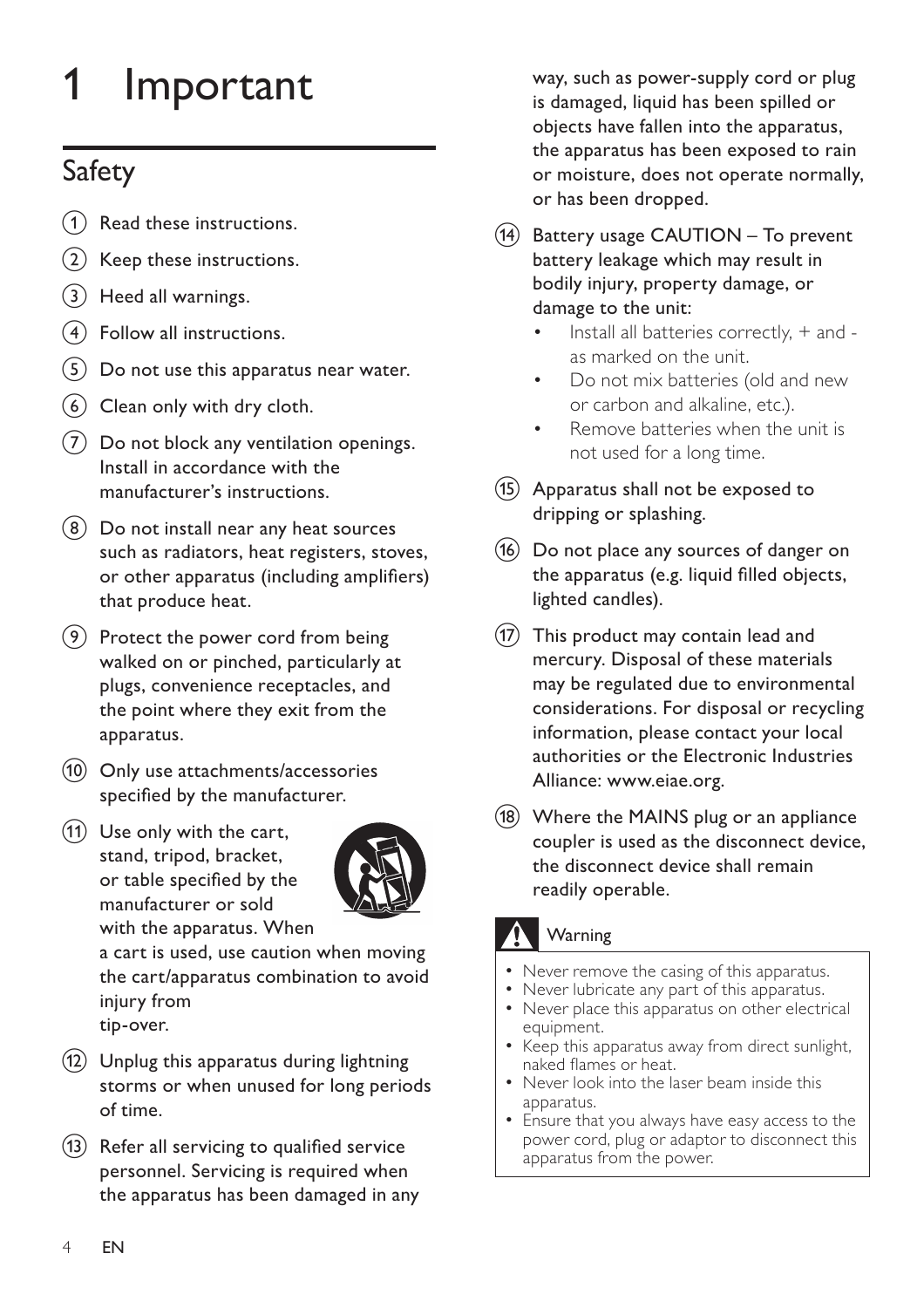Caution

 Use of controls or adjustments or performance of procedures other than herein may result in hazardous radiation exposure or other unsafe operation.

## Hearing safety

#### Listen at a moderate volume.

- Using headphones at a high volume can impair your hearing. This product can produce sounds in decibel ranges that may cause hearing loss for a normal person, even for exposure less than a minute. The higher decibel ranges are offered for those that may have already experienced some hearing loss.
- Sound can be deceiving. Over time your hearing 'comfort level' adapts to higher volumes of sound. So after prolonged listening, what sounds 'normal' can actually be loud and harmful to your hearing. To guard against this, set your volume to a safe level before your hearing adapts and leave it there.

#### To establish a safe volume level:

- Set your volume control at a low setting.
- Slowly increase the sound until you can hear it comfortably and clearly, without distortion.

## Listen for reasonable periods of time:

- Prolonged exposure to sound, even at normally 'safe' levels, can also cause hearing loss.
- Be sure to use your equipment reasonably and take appropriate breaks.

### Be sure to observe the following guidelines when using your headphones.

- Listen at reasonable volumes for reasonable periods of time.
- Be careful not to adjust the volume as your hearing adapts.
- Do not turn up the volume so high that you can't hear what's around you.

 You should use caution or temporarily discontinue use in potentially hazardous situations. Do not use headphones while operating a motorized vehicle, cycling, skateboarding, etc.; it may create a traffic hazard and is illegal in many areas.

# **Notice**

Any changes or modifications made to this device that are not expressly approved by Philips Consumer Lifestyle may void the user's authority to operate the equipment.



Your product is designed and manufactured with high quality materials and components, which can be recycled and reused.



When this crossed-out wheeled bin symbol is attached to a product it means that the product is covered by the European Directive 2002/96/EC.

Please inform yourself about the local separate collection system for electrical and electronic products.

Please act according to your local rules and do not dispose of your old products with your normal household waste. Correct disposal of your old product helps to prevent potential negative consequences for the environment and human health.



Your product contains batteries covered by the European Directive 2006/66/EC, which cannot be disposed with normal household waste.Please inform yourself about the local rules on separate collection of batteries because correct disposal helps to prevent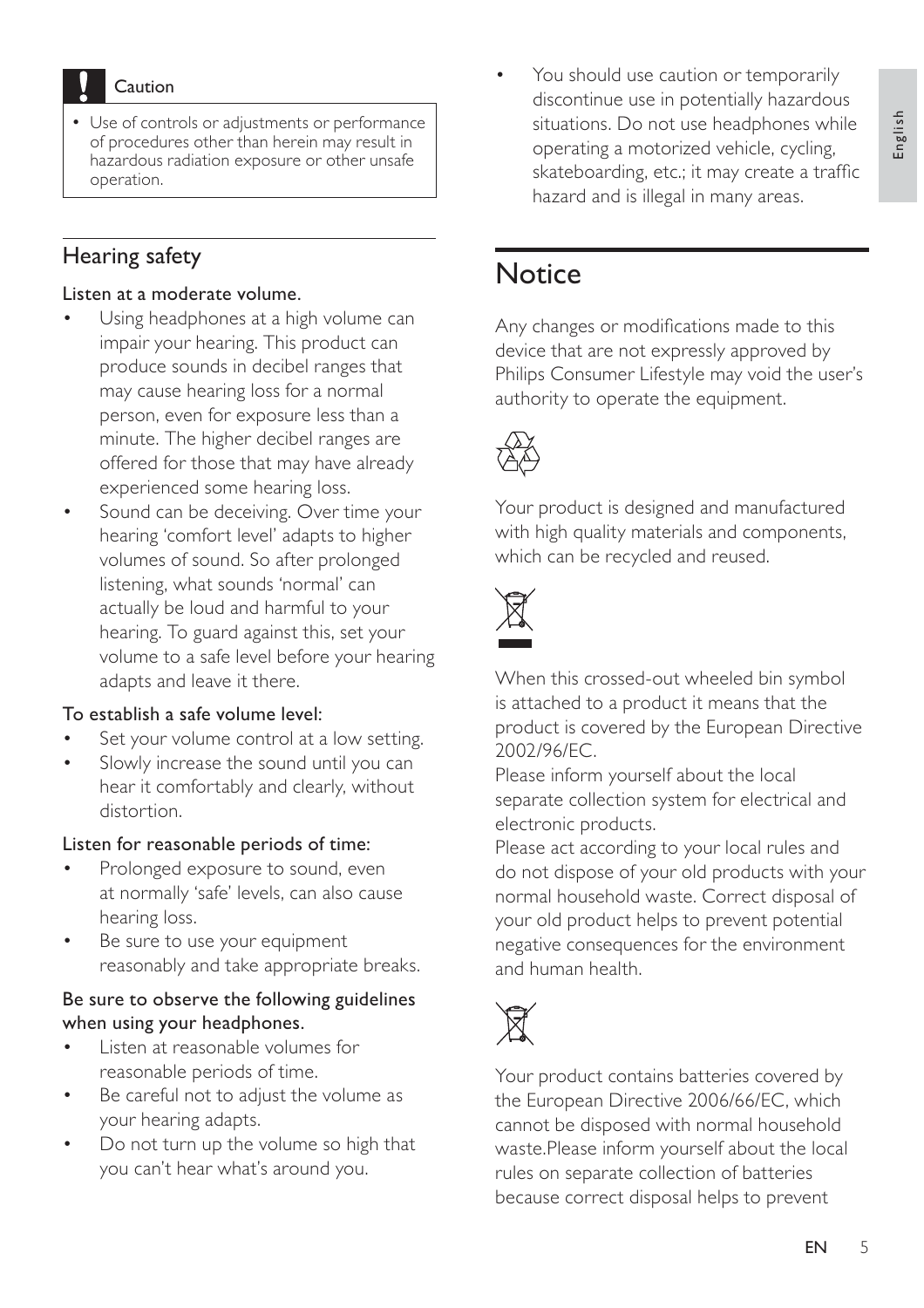negative consequences for the environmental and human health.

## Environmental information

All unnecessary packaging has been omitted. We have tried to make the packaging easy to separate into three materials: cardboard (box), polystyrene foam (buffer) and polyethylene (bags, protective foam sheet.)

Your system consists of materials which can be recycled and reused if disassembled by a specialized company. Please observe the local regulations regarding the disposal of packaging materials, exhausted batteries and old equipment.



Windows Media and the Windows logo are trademarks, or registered trademarks of Microsoft Corporation in the United States and/or other countries.

## This apparatus includes this label:



# 2 Your Micro Hi-Fi System

Congratulations on your purchase, and welcome to philips! To fully benefit from the support that philips offers, register your product at www.philips.com/welcome.

# Introduction

## With this unit, you can:

- enjoy music from audio discs, USB devices and other external devices directly
- listen to FM radio stations

## You can enrich sound output with these sound effects:

- Digital Sound Control (DSC)
- Dynamic Bass Boost (DBB)

## The unit supports these media formats:



# What's in the box

Check and identify the contents of your package:

- Main unit
- Loudspeaker boxes x 2
- Power cord
- MP3 link cable x 1
- Remote control
- Quick start guide
- User manual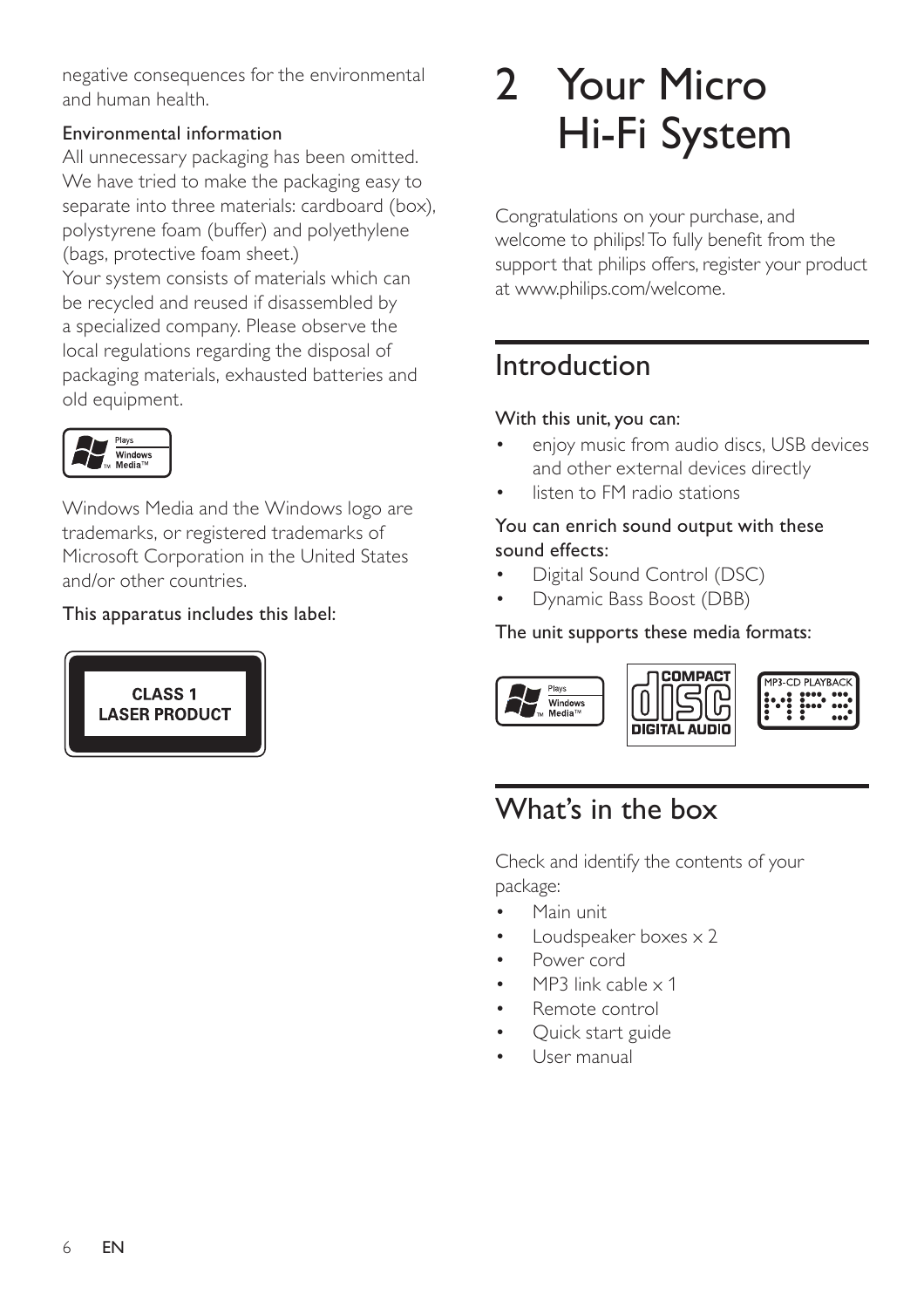# Overview of the main unit



- $(1)$  Disc compartment
- $(2)$  IR
	- Remote control sensor.

## $(3)$  Display panel

- Show current status.
- $(4)$  MP3 LINK
	- Jack for an external audio device.
- $(5)$  ନ
	- Headphone jack.
- $(6)$  $\overrightarrow{a}$ 
	- USB socket.
- (7) SOURCE
	- Select a source: Disc, USB, FM tuner, or MP3 link.
- $(8)$  MODE
	- Select a repeat/shuffle play mode.
- $(9)$  DBB
	- Turn on or off dynamic bass enhancement.

## $(10)$  VOLUME +/-

- Adjust volume.
- $(11)$ 
	- Stop play or erase a program.

## $(12)$   $\blacktriangleleft\blacktriangleleft\blacktriangleright\blacktriangleright\blacktriangleright\blacktriangleright$

- Skip to the previous/next track.
- Search fast forward or fast backward.
- Tune to a radio station.
- Adjust time.

## $(13)$  **Dell**

- Start or pause play.
- $\circlearrowleft$  $(14)$ 
	- Turn on the unit, or switch to standby mode.
- $(15)$   $\triangle$ 
	- Open/close the disc compartment.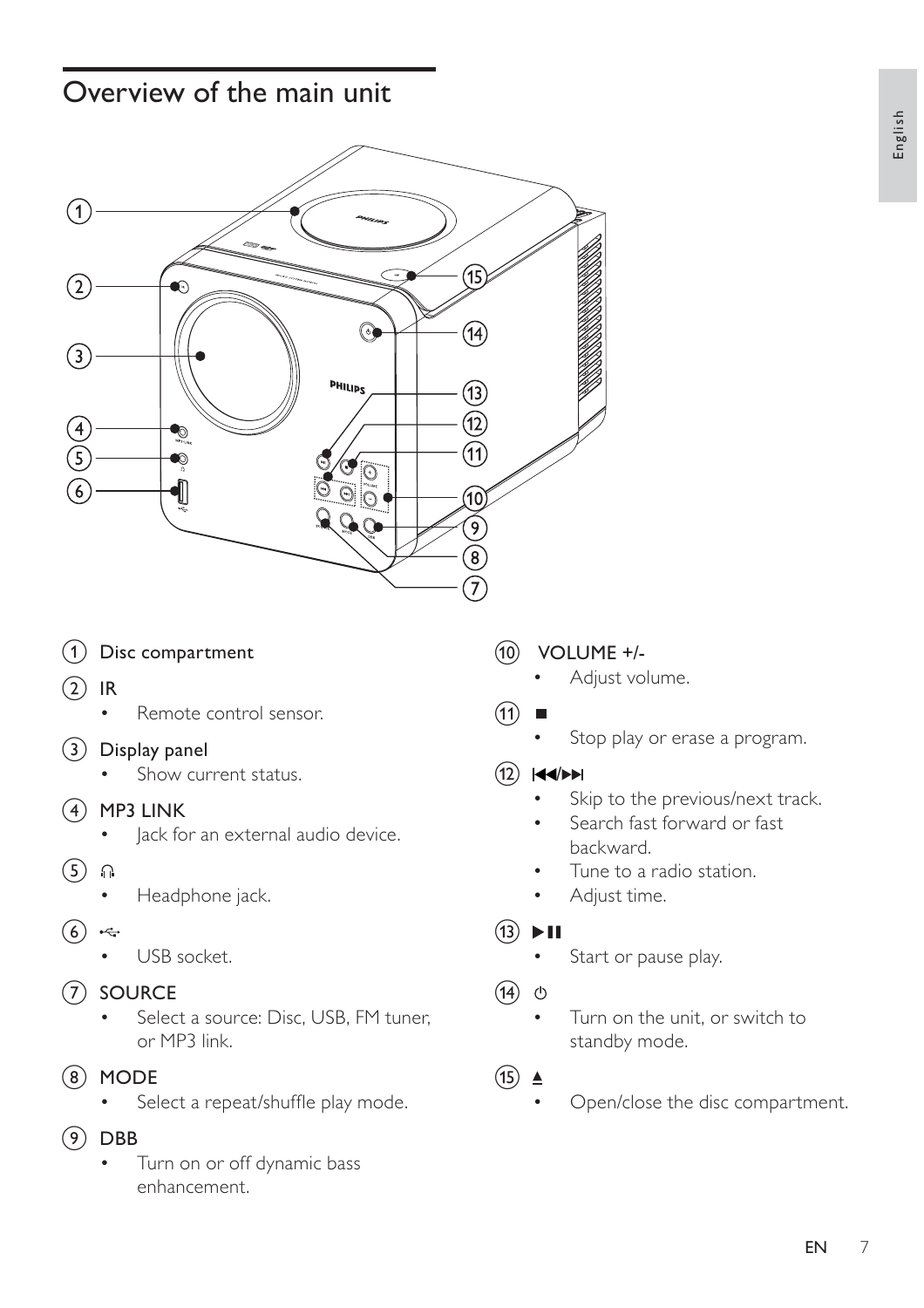

- $(16)$  FM antenna
- Improve FM reception.
- $(17)$  AC MAINS~
- Power cord socket.

# Overview of the remote control



## (1) POWER

 Turn on the unit, or switch to standby mode.

## (2) Source selection keys (DISC, TUN, USB,MP3 LINK)

- Select a source: DISC, TUNER, USB or MP3 LINK.
- 3 SLEEP
	- Set the sleep timer.
- $(4)$  SHUF
	- Play tracks randomly.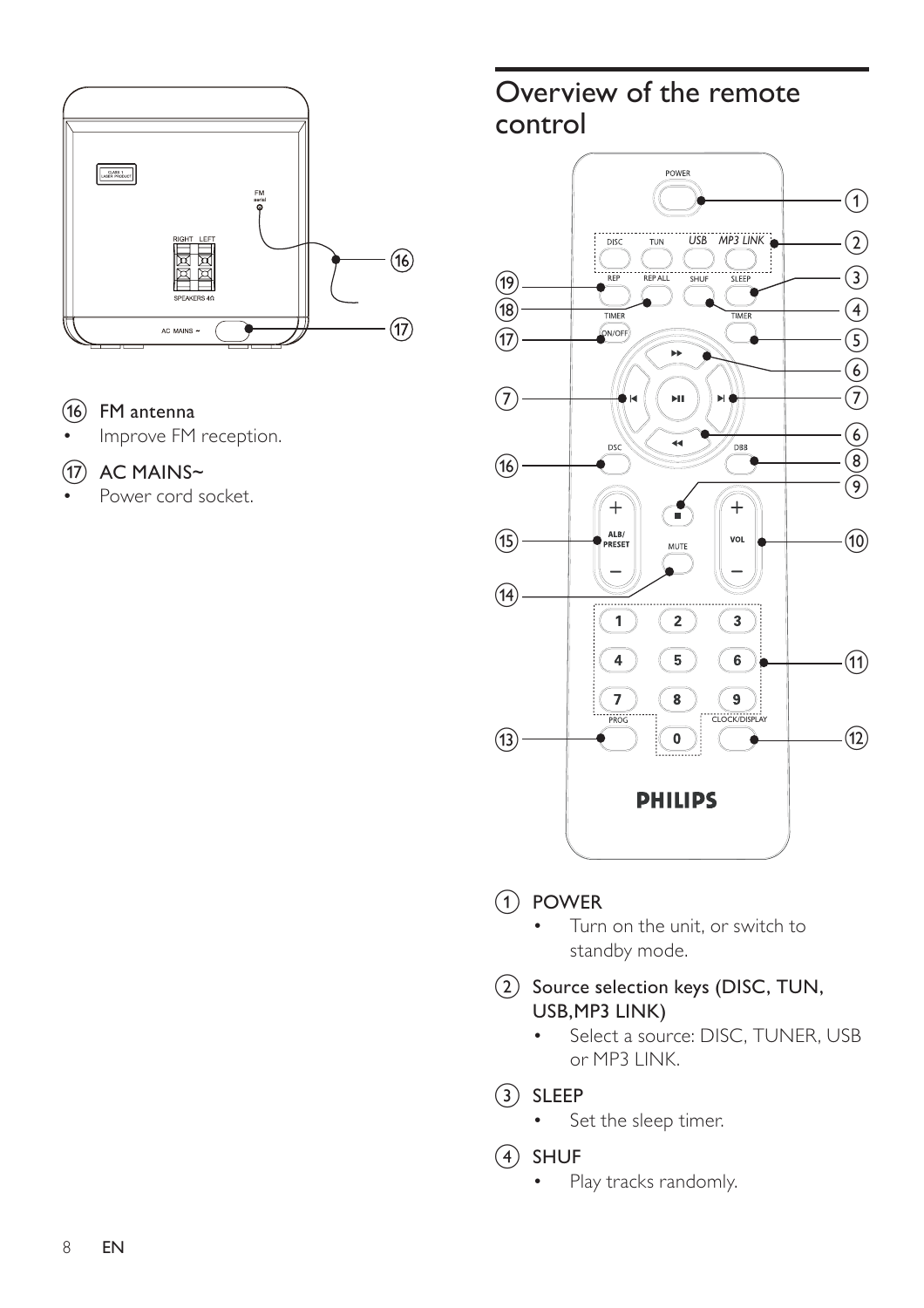## $(5)$  TIMER

Set the alarm timer.

## $(6)$  44/ $\blacktriangleright$

- Search within a track/ disc/USB.
- Tune to a radio station.
- Adjust time.

## $(7)$   $\blacktriangleleft$

Skip to the previous/next track.

## $(8)$  DBB

- Turns on or off dynamic bass enhancement.
- $\left( 9\right)$ 
	- Stop play or erase a program.
- $(10)$  VOL  $+/-$ 
	- Adjust volume.
- (11) Numeric keypad
	- Select a track from a disc directly.

## (12) CLOCK/DISPLAY

- Set the clock.
- View the clock.
- During play, select display information.

## $(13)$  PROG

- Program tracks.
- Program radio stations.
- Select 12 hour or 24 hour format.
- $(14)$  MUTE
	- Mute volume.
- $(15)$  ALB/PRESET+/-
	- Skip to the previous/next album.
	- Select a preset radio station.
- $(16)$  DSC
	- Select a preset sound setting: POP, JAZZ, CLASSIC or ROCK.
- (17) TIMER ON/OFF
	- Turn on or off alarm timer.
- $(18)$  REP ALL
	- Play all tracks repeatedly.
- $(19)$  REP
	- Play a track repeatedly.

# 3 Connect

# Connect speakers



## **Note**

- Ensure that the colors of the speaker wires and terminals are matched.
- - $1$  Hold down the socket flap.
	- **2** Insert the stripped part of the wire completely.
		- Insert the right speaker wires to "RIGHT", left speaker wires to "LEFT".
		- Insert the red wires to "+", black wires to "-".
- - $3$  Release the socket flap.

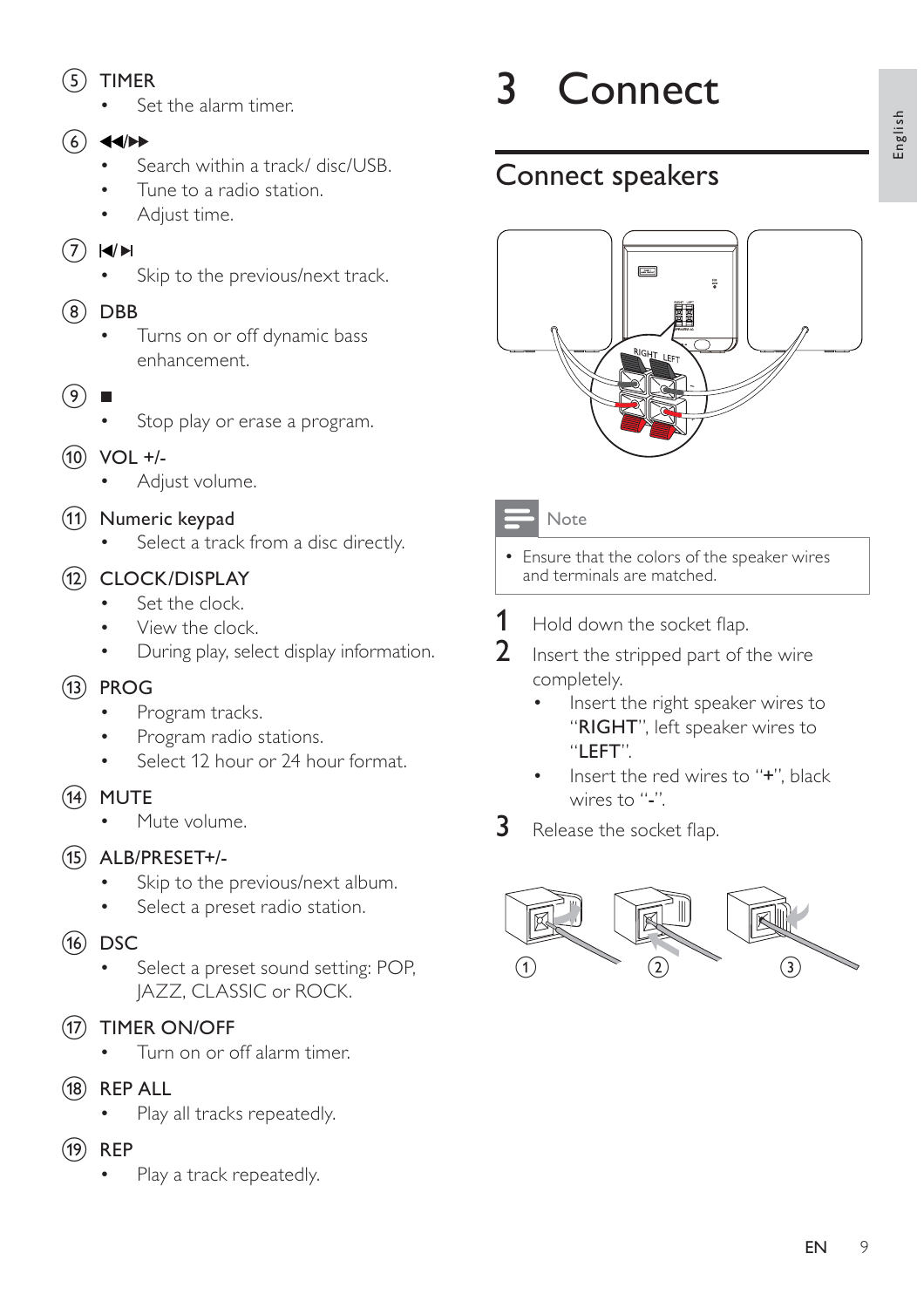# Connect power

## Caution

- Risk of product damage! Ensure that the power supply voltage corresponds to the voltage printed on the back or the underside of the unit.
- Before connecting the AC power cord, ensure you have completed all other connections.

#### Note

- The type plate is located on the rear of the main unit.
- The voltage selector is at the bottom of the main unit
- **1** Switch the voltage selector to the local power line voltage.
- 2 Connect the AC power cord to the AC MAINS~ jack on the main unit and to the wall socket.



# 4 Get started

## Caution

 Use of controls or adjustments or performance of procedures other than herein may result in hazardous radiation exposure or other unsafe operation.

Always follow the instructions in this chapter in sequence.

If you contact Philips, you will be asked for the model and serial number of this apparatus. The model number and serial number are on the rear of the apparatus. Write the numbers here: Model No.

Serial No.

# Prepare the remote control

### Caution

 Risk of explosion! Keep batteries away from heat, sunshine or fire. Never discard batteries in fire.



- **1** Open the battery compartment.
- **2** Insert 2 AAA batteries with correct polarity (+/-) as indicated.
- **3** Close the battery compartment.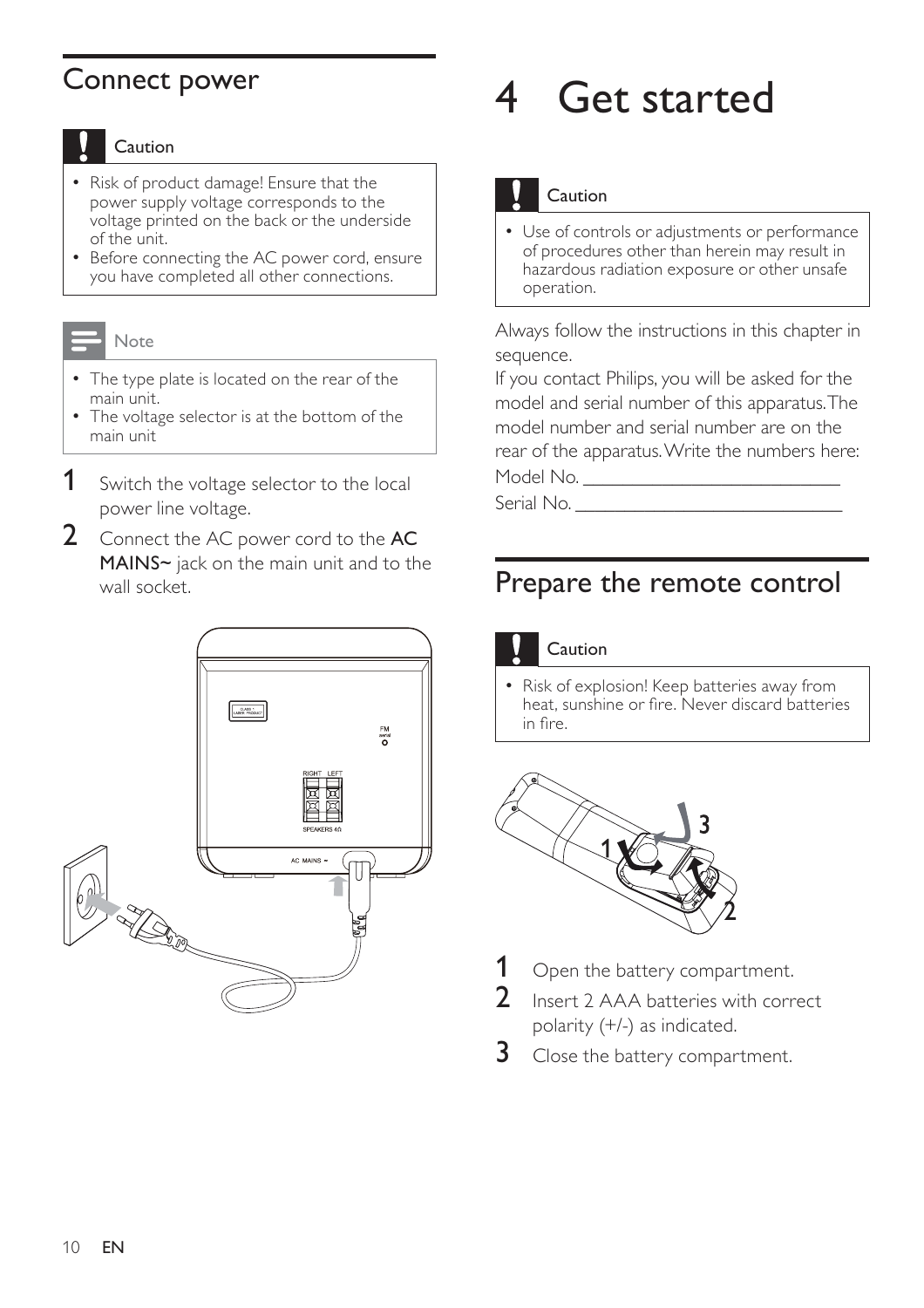#### Note

- If you are not going to use the remote control for a long time, remove the batteries.
- Do not use old and new or different types of batteries in combination.
- Batteries contain chemical substances, so they should be disposed of properly.

# Auto install radio stations

When you connect the unit to the power supply for the first time, or no radio station is stored in this unit, Plug and Play is activated to store all available radio stations automatically.

- **1** Connect the unit to the power supply. » [AUTO INSTALL - PLEASE PRESS PLAY, STOP CANCEL] ((auto install - press the PLAY button; to cancel, press  $\blacksquare$ ) is displayed.
- **2** Press  $\triangleright$  II on the main unit to start installation.
	- » [AUTO] (auto) is displayed.
	- $\rightarrow$  The unit automatically store radio stations with sufficient signal strength.
	- $\rightarrow$  When all the available radio stations are stored, the first preset radio station is broadcast automatically.

# Set clock

- 1 Press and hold **CLOCK/DISPLAY** to activate the clock setting mode.
	- $\rightarrow$  The 12 hour or 24 hour format is displayed.
- 2 Press PROG repeatedly to select 12 hour or 24 hour format.
- 3 Press CLOCK/DISPLAY to confirm.
	- $\rightarrow$  The hour digits are displayed and begin to blink.
- $4$  Press  $\blacktriangleleft \blacktriangleright$  to set the hour.
- $5$  Press CLOCK/DISPLAY to confirm.
	- $\rightarrow$  The minute digits are displayed and begin to blink.
- $\bullet$  Press  $\leftrightarrow$  to set the minute.
- $7$  Press CLOCK/DISPLAY to confirm.

## Tip

• To view the clock during play, press CLOCK/DISPLAY repeatedly until the clock is displayed.

# Turn on

- 1 Press POWER.
	- $\rightarrow$  The unit switches to the last selected source.

# Switch to standby

- **1** Press POWER to switch the unit to standby mode.
	- $\rightarrow$  The backlight on the display panel is dimmed.
	- $\rightarrow$  The clock (if set) appears on the display panel.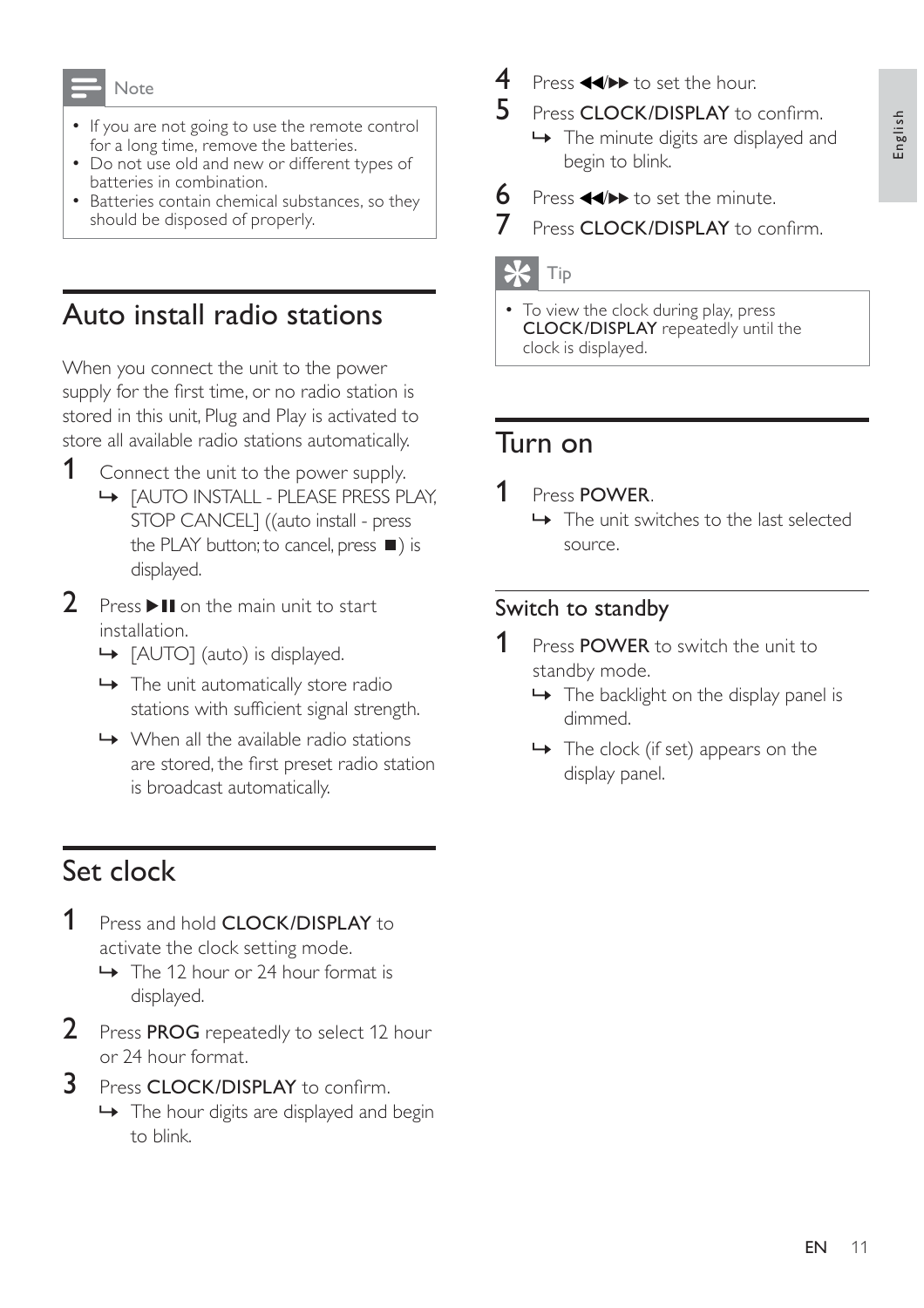# 5 Play

# Play discs

- 1 Press DISC to select the disc source.<br>2 Press ▲ to open the disc compartmer
- 2 Press  $\triangle$  to open the disc compartment.<br>3 Insert a disc with the printed side facing
- Insert a disc with the printed side facing up, then close the disc door.
	- » Play starts automatically.

# Play from USB

### Note

- Ensure that the USB device contains playable audio contents for supported formats (see 'USB playability information' on page 20).
- **1** Insert the USB plug of a USB device into **the socket.**
- 2 Press USB to select the USB source.  $\rightarrow$  The total number of tracks is displayed.
- 3 Press ALB/PRESET+/- to select a folder.<br>4 Press  $\blacksquare$  to select a file.
- Press  $\blacktriangleleft$   $\blacktriangleright$  to select a file.
- $5$  Press  $\blacktriangleright$  II to start play.

# 6 Play options

# Skip to a track

## For CD:

- **1** Press  $\blacktriangleleft$  **H** to select another track.
	- To select a track directly, you can also press a key on the numerical keypad.

## For MP3 disc and USB:

- 1 Press ALB/PRESET+/- to select an album or folder.
- 2 Press / WRVHOHFWVHOHFWDWUDFNRUÀOH

# Pause/resume play

**1** During play, press  $\blacktriangleright$  **II** to pause/resume play.

# Search within a track

- 1 During play, press and hold  $\leftrightarrow$ .<br>2 Release to resume normal play
- Release to resume normal play.

# Display play information

1 During play, press CLOCK/DISPLAY repeatedly to select different play information.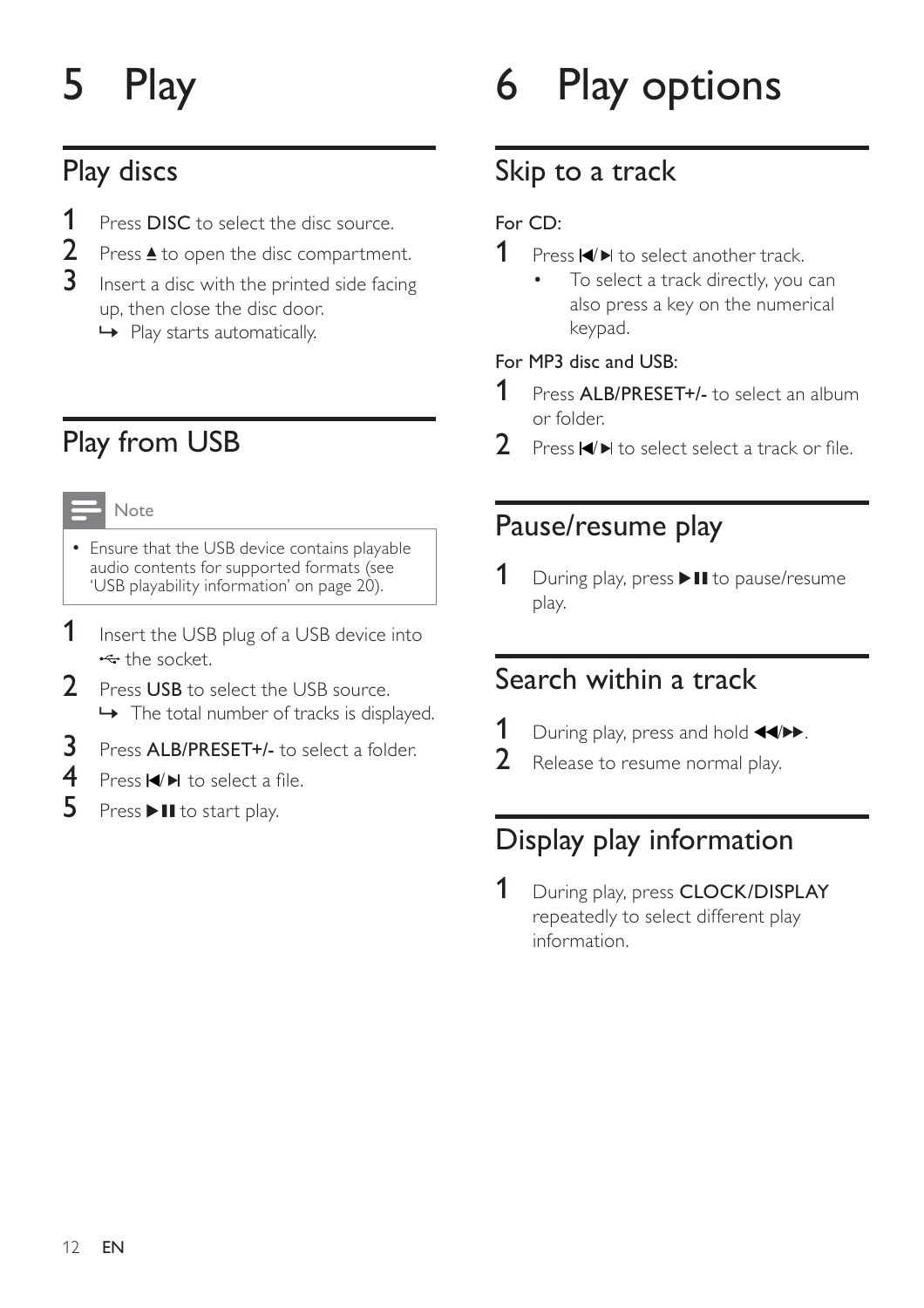# Repeat play

## Play a track repeatedly

- 1 During play, press REP.
	- » [REP] (repeat) is displayed: the current track is played repeatedly.
- 2 To return to normal play, press REP again.

# Play all tracks or an album repeatedly

- 1 During play, press REP ALL repeatedly to select:
	- » [REP ALL] (repeat all) is displayed: all tracks are played repeatedly.
	- » [REP ALB] (repeat album) is displayed (for MP3 and USB only): the current album is played repeatedly.
- 2 To return to normal play, press REP ALL repeatedly until repeat mode is no longer displayed.

# Random play

- 1 Press SHUF.
	- → [SHUF] (shuffle) is displayed: all tracks are played randomly.
- 2 To return to normal play, press SHUF again.

## Tip

The repeat and shuffle functions cannot be activated at the same time.

# Program tracks

You can program a maximum of 40 tracks.

- 1 At CD/USB mode, in the stop position, press PROG to activate the program mode.
	- » [PROG] (program) blinks on the display.
- 2 For MP3/WMA tracks, press ALB/ PRESET+/- to select an album.
- **3** Press  $\blacktriangleleft$  I to select a track number, then press PROG to confirm.
- **4** Repeat steps 2 to 3 to select and store all tracks to program.
- **5** Press  $\triangleright$  II to play the programmed tracks.
	- » During play, [PROG] (program) is displayed.
	- To erase the program, in the stop position, press  $\blacksquare$ .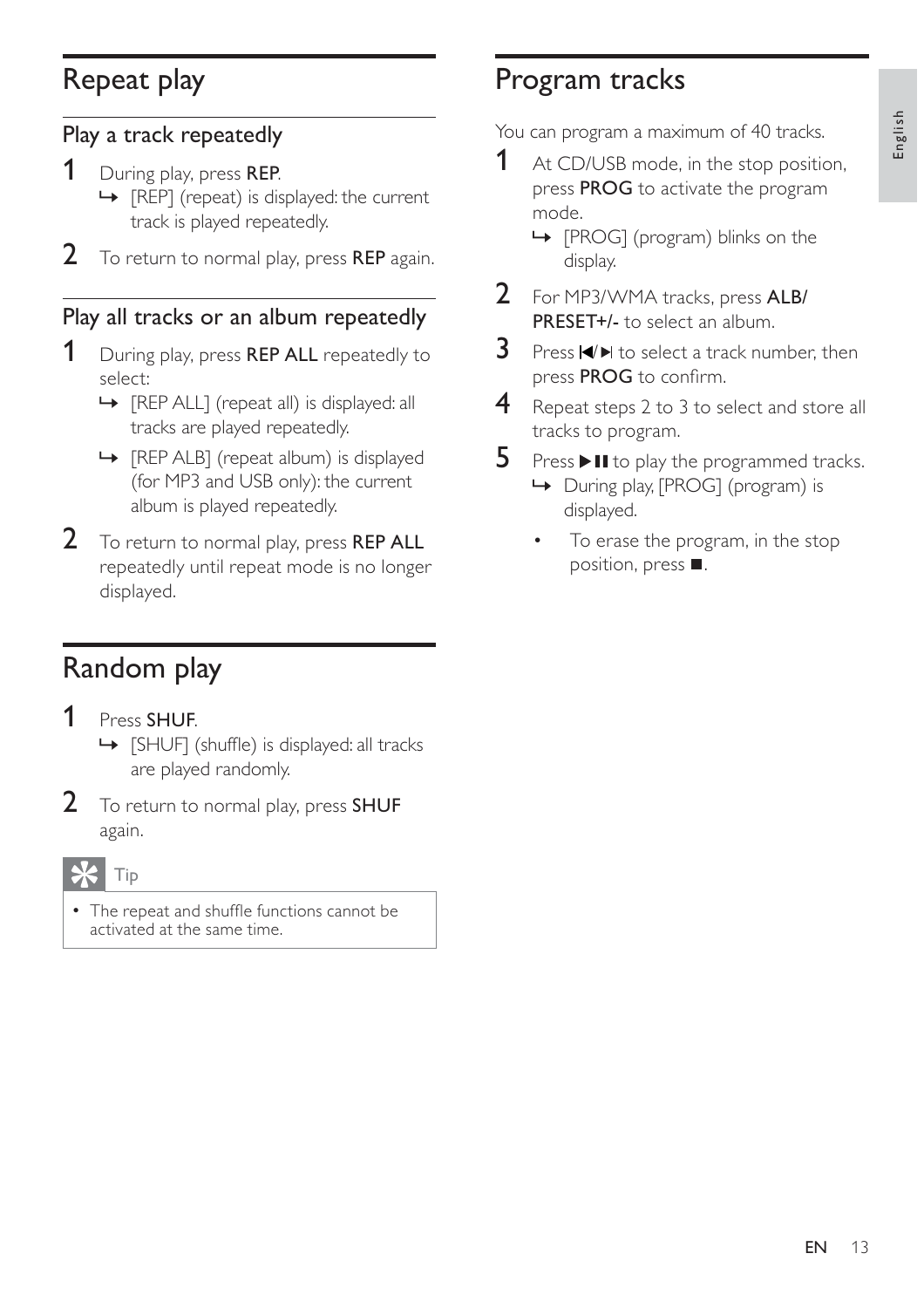# 7 Adjust volume level and sound effect

# Adjust volume level

1 During play, press VOL +/- to increase/ decrease the volume level.

# Select a preset sound effect

- **1** During play, press DSC repeatedly to select:
	- [POP] (pop)
	- $[|AZZ]$  (jazz)
	- [ROCK] (rock)
	- [CLASSIC] (classic)

# Enhance bass

- **1** During play, press DBB to turn or or off dynamic bass enhancement.
	- » If DBB is activated, DBB is displayed.

# Mute sound

**1** During play, press **MUTE** to mute/unmute sound.

# 8 Listen to radio

# Tune to a radio station

- **1** Press TUN to select FM.
	- Press and hold  $\blacktriangleleft \blacklozenge$  for more than 2 seconds.
		- → [SEARCH] (search) is displayed.
		- $\rightarrow$  The radio tunes to a station with strong reception automatically.
- $3$  Repeat step 2 to tune to more stations.
	- To tune to a weak station, press WHO repeatedly until you find optimal reception.

# Program radio stations automatically

## Note

- You can program a maximum of 20 preset radio stations.
- 1 In the tuner mode, press and hold **PROG** for 2 seconds to activate automatic program mode.
	- » [AUTO] (auto) is displayed.
	- » All available stations are programmed in the order of waveband reception strength.
	- $\rightarrow$  The first programmed radio station is broadcast automatically.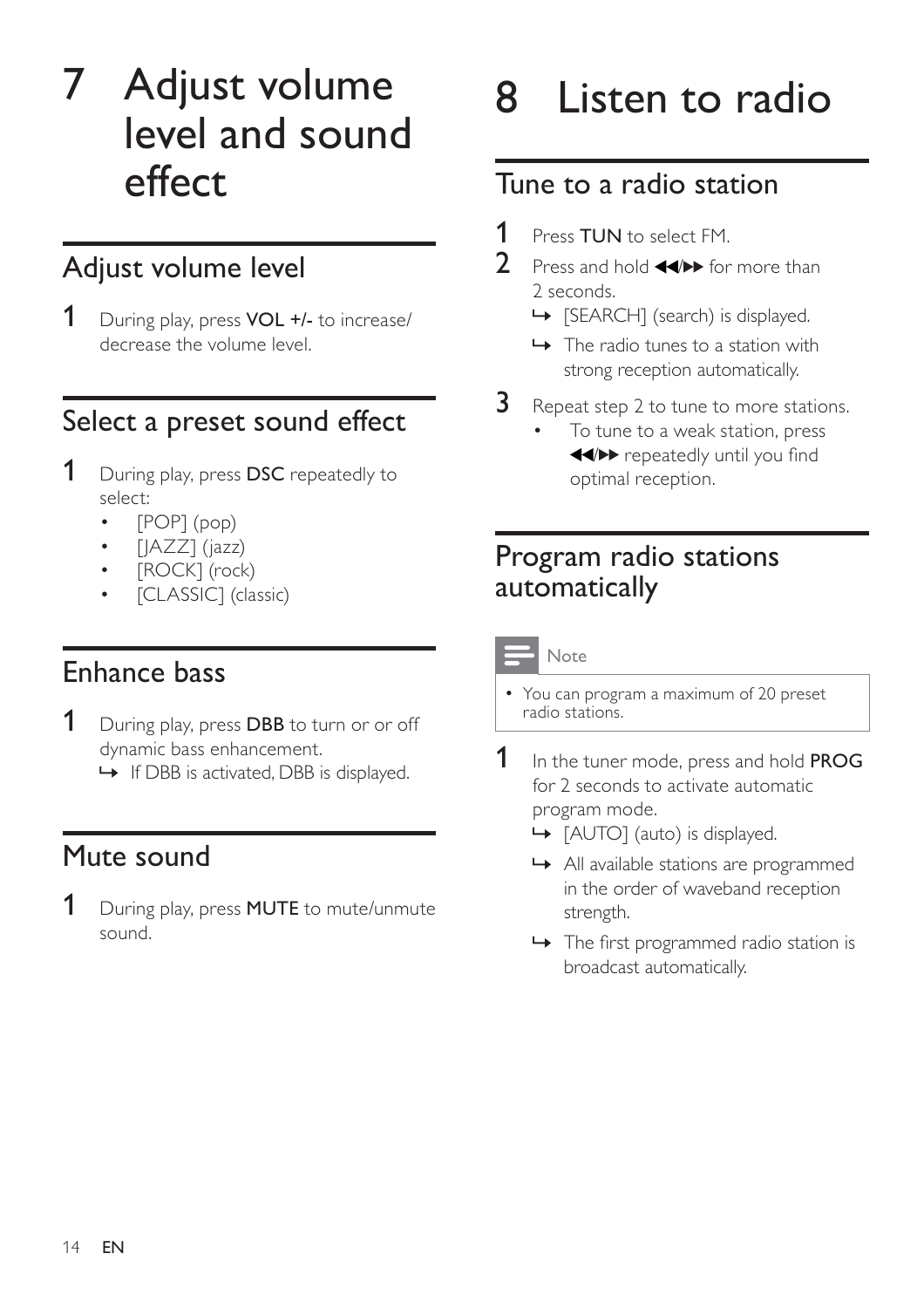# English

# Program radio stations manually

#### Note

 You can program a maximum of 20 preset radio stations.

- **1** Tune to a radio station.
- 2 Press PROG to activate program mode. » [PROG] (program) blinks on the display.
- 3 Press ALB/PRESET+/- to allocate a number (1 to 20) to this radio station, then press PROG to confirm.
	- $\rightarrow$  The preset number and the frequency of the preset station are displayed.
- 4 Repeat the above steps to program other stations.

#### Note

• To overwrite a programmed station, store another station in its place.

# Select a preset radio station

1 Press ALB/PRESET+/- to select a preset number.

## Tip

- $\bullet$  FM antenna is fixed to the main unit. • Position the antenna as far as possible from TV, VCR or other radiation source.
- For optimal reception, fully extend and adjust the position of the antenna.

# Other features

# Set the alarm timer

This unit can be used as an alarm clock. The DISC, TUNER or USB is activated to play at a preset time.

- **1** Ensure that you have set the clock correctly.
- 2 Press and hold **TIMER**.
- $3$  Press DISC, TUN or USB to select a source.
- $4$  Press TIMER to confirm.
	- $\rightarrow$  The hour digits are displayed and begin to blink.
- $5$  Press  $\blacktriangleleft\blacktriangleright$  to set the hour.
- $6$  Press TIMER to confirm.
	- » The minute digits are displayed and begin to blink.
- $\sqrt{\phantom{a}}$  Press  $\blacktriangleleft \blacktriangleright$  to set the minute.
- **8** Press **TIMER** to confirm.
	- $\rightarrow$  The timer is set and activated.

# Activate and deactivate alarm timer

- **1** Press TIMER ON/OFF repeatedly to activate or deactivate timer.
	- $\rightarrow$  If timer is activated, the display shows  $\ddot{x}$ .
	- $\rightarrow$  If timer is deactivated,  $\rightarrow$  disappears on the display.

## Note

- Alarm timer is not available in MP3 LINK mode.
- If DISC/USB source is selected and the track cannot be played, tuner is activated automatically.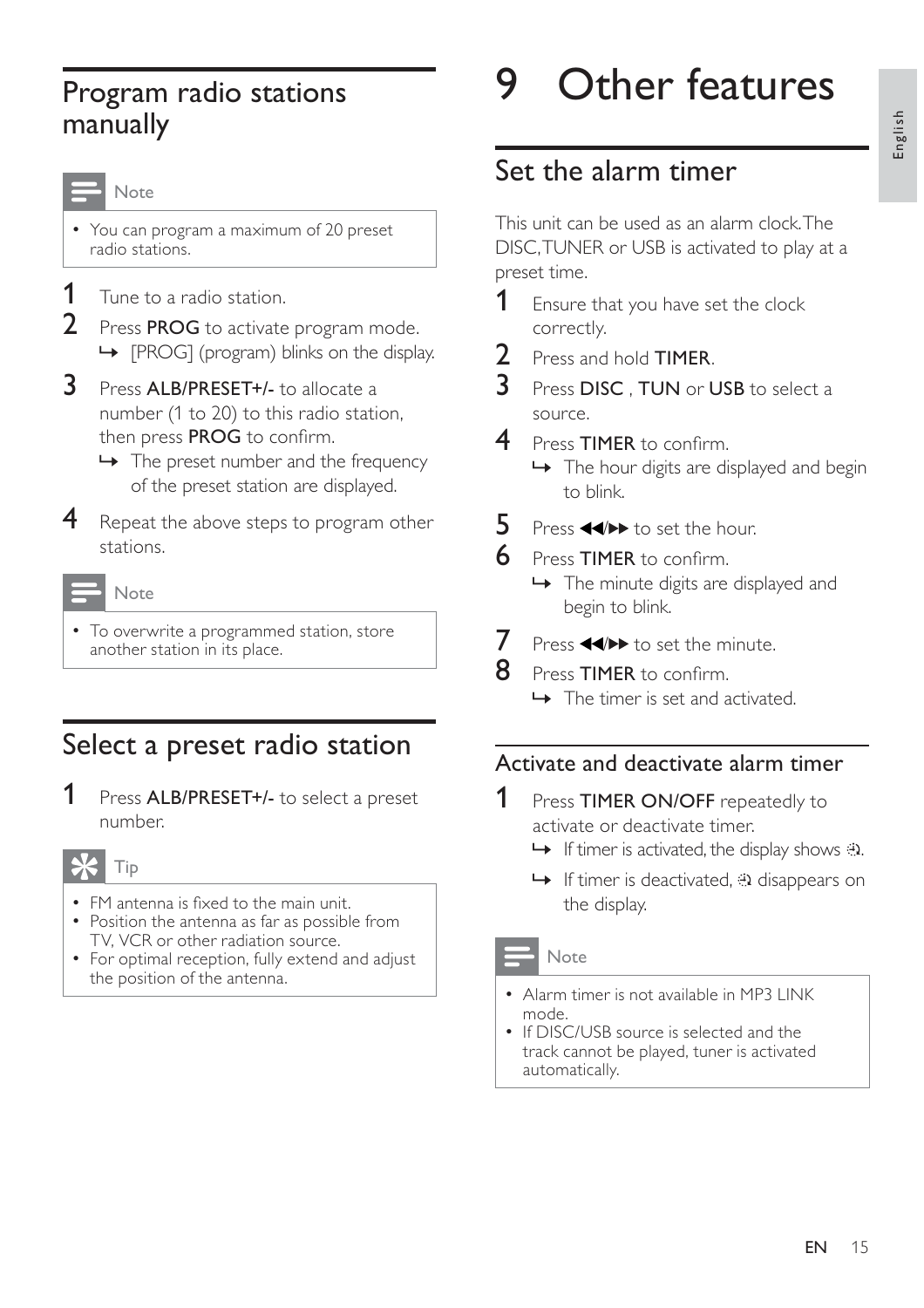# Set the sleep timer

This unit can switch to standby automatically after a set period of time.

- 1 When the unit is turned on, press SLEEP repeatedly to select a set period of time (in minutes).
	- $\rightarrow$  When sleep timer is activated, the display shows  $z^z$ .

## To deactivate sleep timer

- **1** Press **SLEEP** repeatedly until **[OFF]** is displayed.
	- $\rightarrow$  When sleep timer is deactivated,  $z^2$ disappears on the display.

# Listen to an external device

You can listen to an MP3 player through this unit.

- **1** Press **MP3 LINK** to select MP3 LINK source.
- 2 Connect the supplied MP3 link cable to:
	- MP3 LINK jack (3.5 mm) on the unit
	- the headphone jack on an external device
- 3 Start to play the device (see the device user manual).

# 10 Product information

Note

• Product information is subject to change without prior notice.

# Specifications

## **Amplifier**

| Rated Output Power 2X5W RMS         |                   |
|-------------------------------------|-------------------|
| Frequency Response 60 - 16kHz, ±3dB |                   |
| Signal to Noise Ratio >65dB         |                   |
| Aux Input                           | 0.5 V RMS 20 kohm |

## Disc

| Laser Type            | Semiconductor                            |
|-----------------------|------------------------------------------|
| Disc Diameter         | 12cm/8cm                                 |
| Support Disc          | CD-DA, CD-R,                             |
|                       | CD-RW, MP3-CD,                           |
|                       | <b>WMA-CD</b>                            |
| Audio DAC             | 24 Bits / 44.1 kHz                       |
| <b>Total Harmonic</b> |                                          |
| Distortion            | $< 1\%$                                  |
|                       | Frequency Response 60Hz -16kHz (44.1kHz) |
| S/N Ratio             | >65dBA                                   |
|                       |                                          |

## Tuner

| FM: 87.5 - 108 MHz           |
|------------------------------|
| 50 KHz                       |
|                              |
| - Mono, 26 dB $S/N < 22$ dBf |
|                              |
| ≤ 36 dBu                     |
|                              |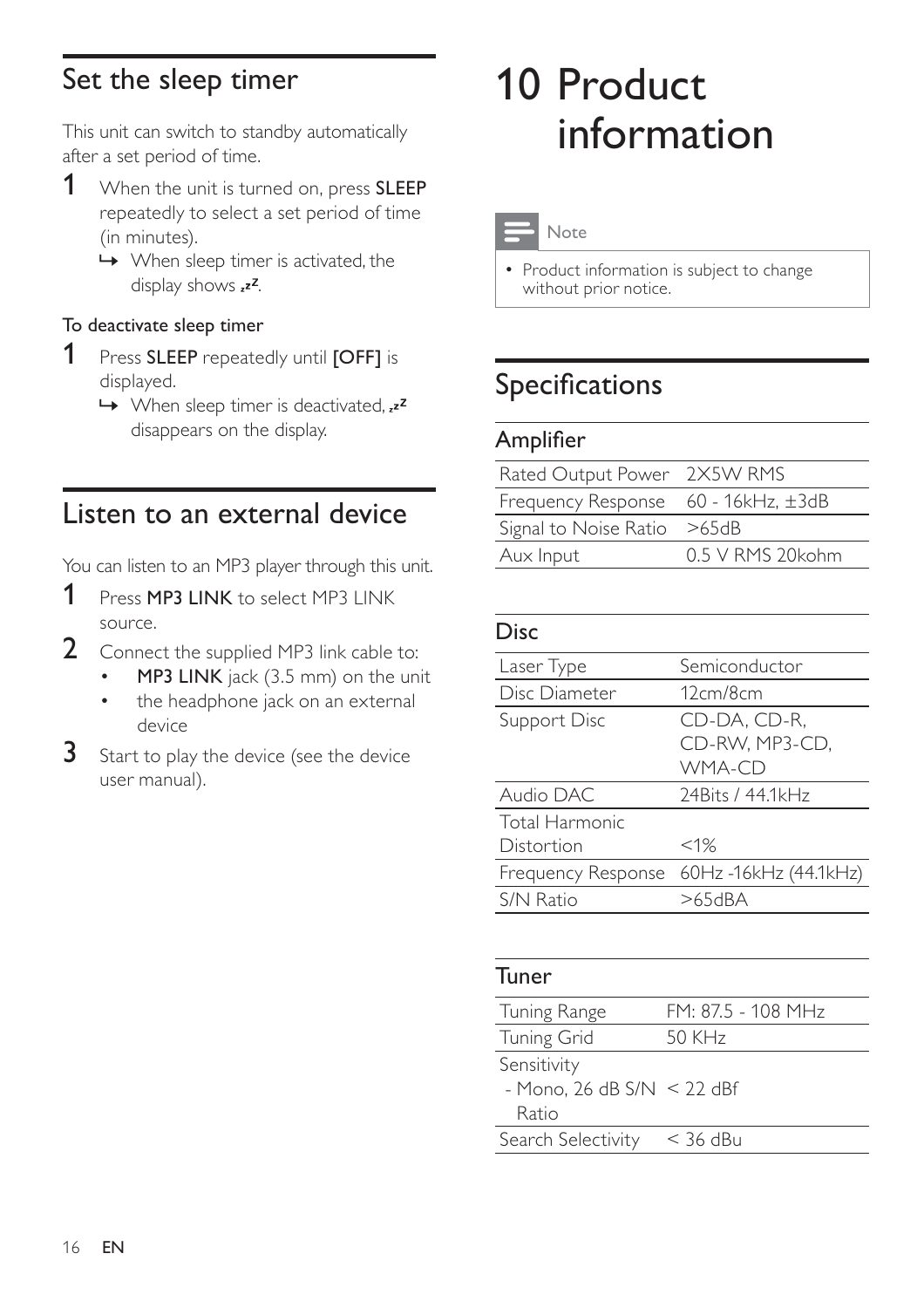English

| Total Harmonic  |            |  |
|-----------------|------------|--|
| Distortion      | $<$ 3%     |  |
| Signal to Noise |            |  |
| Ratio           | $>$ 45 dBu |  |

## Speakers

| Speaker        |              |
|----------------|--------------|
| Impedance      | 4ohm         |
| Speaker Driver | 35"          |
| Sensitivity    | $>82$ dB/m/W |

## General information

| AC power                | 110 - 127/220-240 V,           |
|-------------------------|--------------------------------|
|                         | 50/60 Hz                       |
| <b>Operation Power</b>  |                                |
| Consumption             | 20 W                           |
| <b>Standby Power</b>    |                                |
| Consumption             | $<$ 4 W                        |
| <b>USB Direct</b>       | Version 2.0/1.1                |
| Dimensions              |                                |
| - Main Unit             | $150 \times 152 \times 250$ mm |
| $(W \times H \times D)$ |                                |
| - Speaker Box           | $150 \times 152 \times 197$ mm |
| $(W \times H \times D)$ |                                |
| Weight                  |                                |
| - With Packing          | 5.14 kg                        |
| - Main Unit             | 2.002 kg                       |
| - Speaker Box           | $2 \times 0.895$ kg            |

# USB playability information

## Compatible USB devices:

- USB flash memory (USB 2.0 or USB1.1)
- USB flash players (USB 2.0 or USB1.1)
- memory cards (requires an additional card reader to work with this unit)

## Supported formats:

USB or memory file format FAT12, FAT16, FAT32 (sector size: 512 bytes)

- MP3 bit rate (data rate): 32-320 Kbps and variable bit rate
- WMA v9 or earlier
- Directory nesting up to a maximum of 8 levels
- Number of albums/ folders: maximum 99
- Number of tracks/titles: maximum 999
- ID3 tag v2.0 or later
- File name in Unicode UTF8 (maximum length: 128 bytes)

## Unsupported formats:

- Empty albums: an empty album is an album that does not contain MP3/WMA files, and is not be shown in the display.
- Unsupported file formats are skipped. For example, Word documents (.doc) or MP3 files with extension .dlf are ignored and not played.
- AAC, WAV, PCM audio files
- DRM protected WMA files (.wav, .m4a, .m4p, .mp4, .aac)
- WMA files in Lossless format

# Supported MP3 disc formats

- ISO9660, Joliet
- Maximum title number: 512 (depending on file name length)
- Maximum album number: 255
- Supported sampling frequencies: 32 kHz, 44.1kHz, 48 kHz
- Supported Bit-rates: 32~256 (kbps), variable bit rates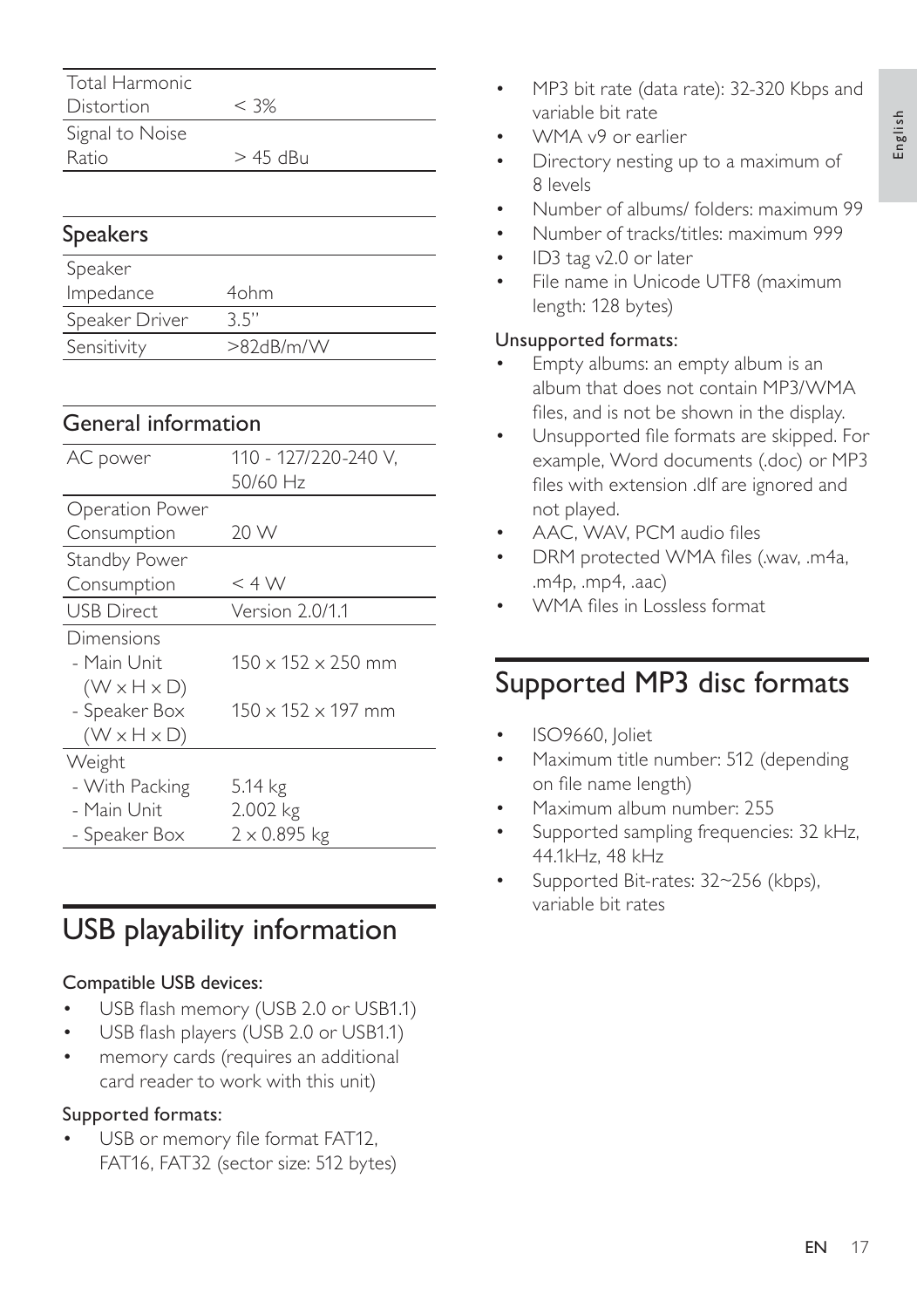# 11 Troubleshooting

## Warning

• Never remove the casing of this apparatus.

To keep the warranty valid, never try to repair the system yourself.

If you encounter problems when using this apparatus, check the following points before requesting service. If the problem remains unsolved, go to the Philips web site (www. philips.com/welcome). When you contact Philips, ensure that the apparatus is nearby and the model number and serial number are available.

### No power

- Ensure that the AC power plug of the unit is connected properly.
- Ensure that there is power at the AC outlet.
- As a power-saving feature, the unit switches off automatically 15 minutes after track play reaches the end and no control is operated.

# No sound or poor sound

#### No sound or poor sound

- Adjust the volume.
- Disconnect the headphones.
- Check that the speakers are connected correctly.
- Check if the stripped speaker wires are clamped.

#### Left and right sound outputs reversed

 Check the speaker connections and location.

#### No response from the apparatus

 Disconnect and reconnect the AC power plug, then turn on the system again.

 As a power-saving feature, the system switches off automatically 15 minutes after track play reaches the end and no control is operated.

#### Remote control does not work

- Before you press any function button, first select the correct source with the remote control instead of the main unit.
- Reduce the distance between the remote control and the unit.
- Insert the battery with its polarities (+/– signs) aligned as indicated.
- Replace the battery.
- Aim the remote control directly at the sensor on the front of the unit.

#### No disc detected

- Insert a disc.
- Check if the disc is inserted upside down.
- Wait until the moisture condensation at the lens has cleared.
- Replace or clean the disc.
- Use a finalized CD or correct format disc.

#### Cannot display some files in USB device

- The number of folders or files in the USB device has exceeded a certain limit. This phenomenon is not a malfunction.
- The formats of these files are not supported.

#### USB device not supported

 The USB device is incompatible with the unit. Try another one.

#### Poor radio reception

- Increase the distance between the unit and your TV or VCR.
- Fully extend the FM antenna.

#### Timer does not work

- Set the clock correctly.
- Switch on the timer.

#### Clock/timer setting erased

- Power has been interrupted or the power cord has been disconnected.
- Reset the clock/timer.